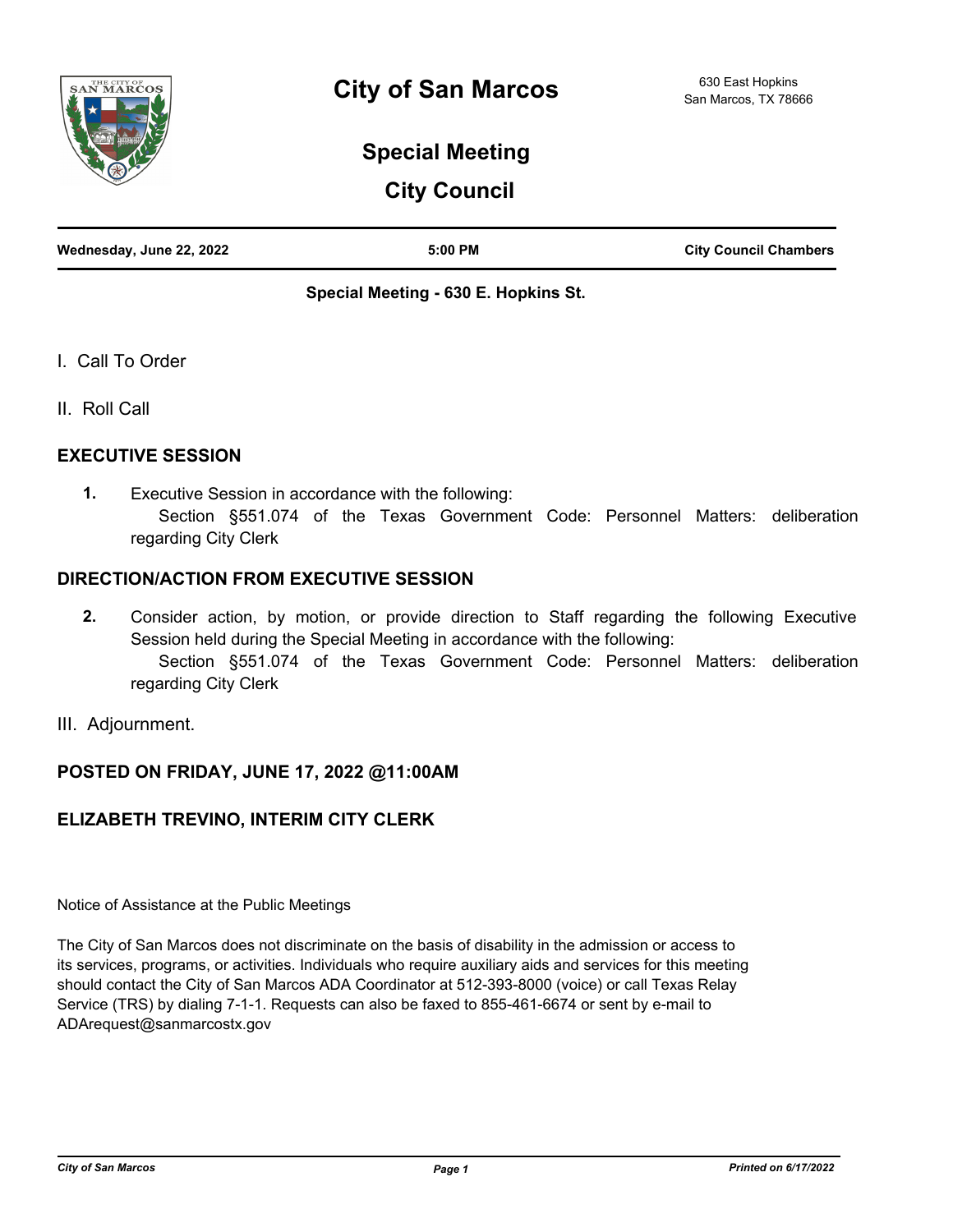

Legislation Text

# **File #:** ID#22-462, **Version:** 1

## **AGENDA CAPTION:**

Executive Session in accordance with the following:

Section §551.074 of the Texas Government Code: Personnel Matters: deliberation regarding City Clerk **Meeting date:** June 22, 2022

**Department:** Human Resources

#### **Amount & Source of Funding**

**Funds Required:** Click or tap here to enter text. **Account Number:** Click or tap here to enter text. **Funds Available:** Click or tap here to enter text. **Account Name:** Click or tap here to enter text.

#### **Fiscal Note:**

**Prior Council Action:** Click or tap here to enter text.

#### **City Council Strategic Initiative**: [Please select from the dropdown menu below]

Choose an item.

Choose an item.

Choose an item.

# **Comprehensive Plan Element (s):** [Please select the Plan element(s) and Goal # from dropdown menu

below]

- □ Economic Development Choose an item.
- □ Environment & Resource Protection Choose an item.
- □ Land Use Choose an item.
- $\Box$  Neighborhoods & Housing Choose an item.
- □ Parks, Public Spaces & Facilities Choose an item.
- $\Box$  Transportation Choose an item.
- ☐ Core Services
- ☐ Not Applicable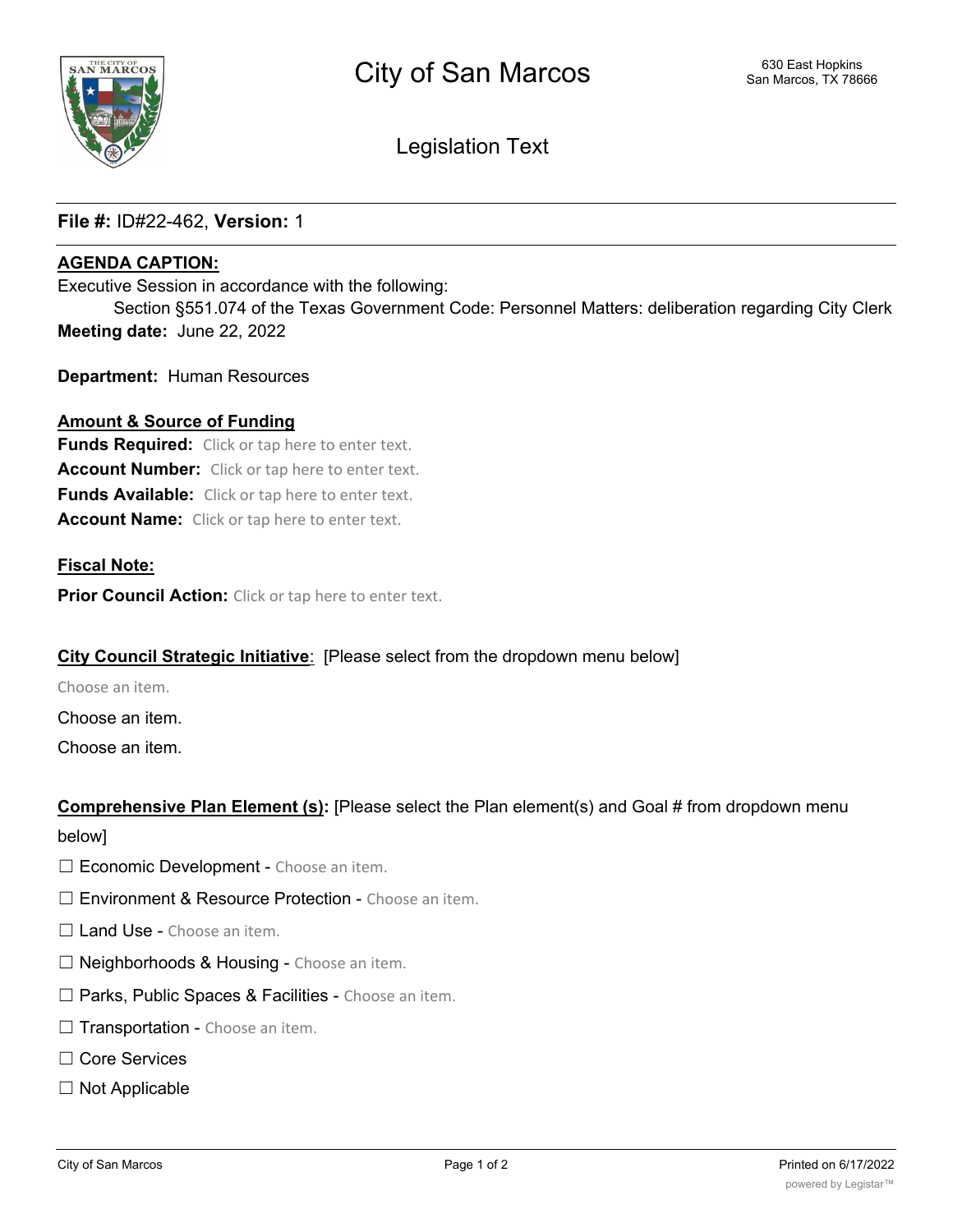# **File #:** ID#22-462, **Version:** 1

# **Master Plan:** *[Please select the corresponding Master Plan from the dropdown menu below (if applicable)]*

Choose an item.

### **Background Information**:

Click or tap here to enter text.

# **Council Committee, Board/Commission Action:**

Click or tap here to enter text.

### **Alternatives:**

Click or tap here to enter text.

#### **Recommendation:**

Click or tap here to enter text.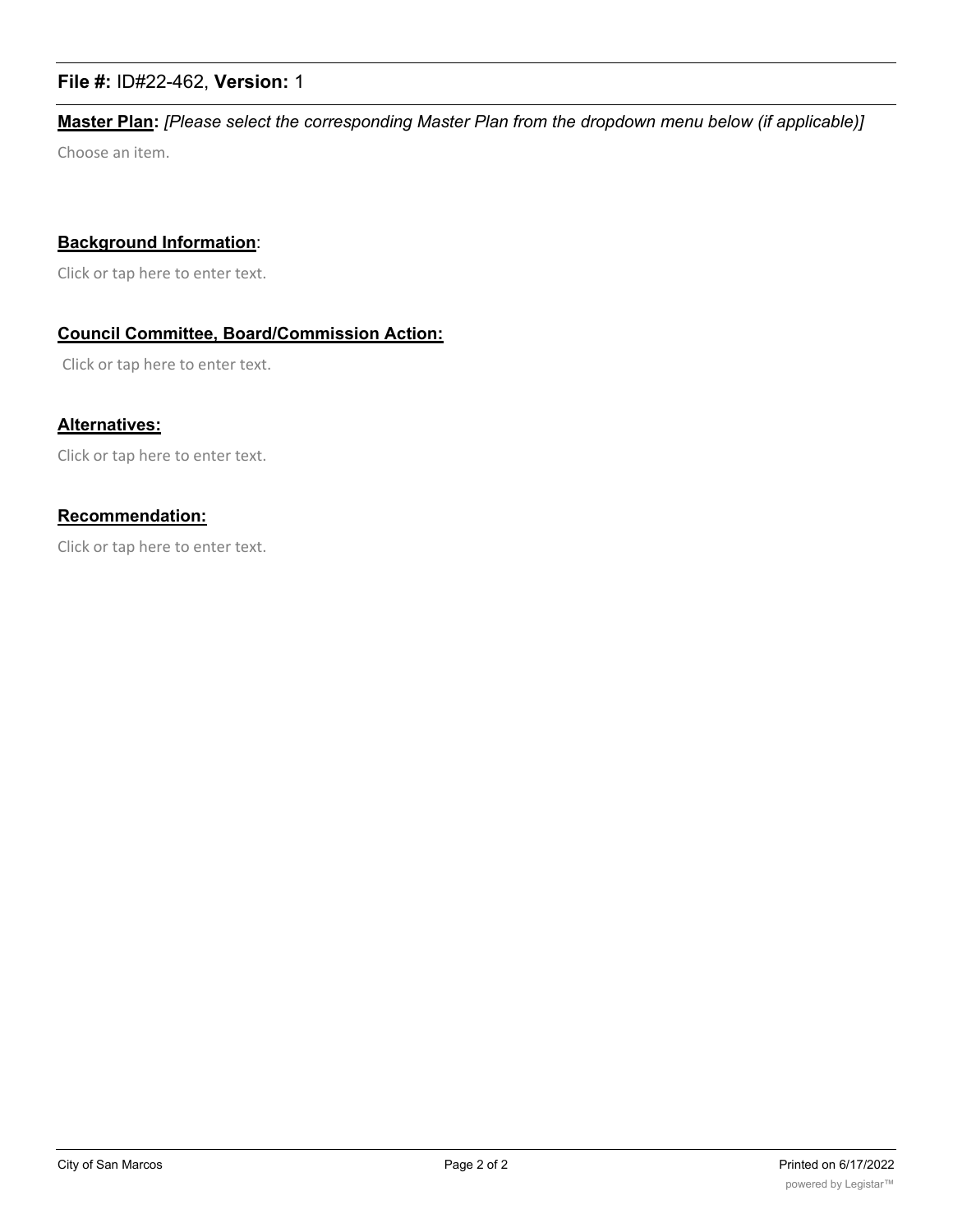Legislation Text

# File #: ID#22-465, Version: 1

# AGENDA CAPTION:

Consider action, by motion, or provide direction to Staff regarding the following Executive Session held during the Special Meeting in accordance with the following:

Section §551.074 of the Texas Government Code: Personnel Matters: deliberation regarding City Clerk

Meeting date: June 22, 2022

Department: Human Resources

#### Amount & Source of Funding

**Funds Required:** Click or tap here to enter text. Account Number: Click or tap here to enter text. Funds Available: Click or tap here to enter text. Account Name: Click or tap here to enter text.

#### Fiscal Note:

**Prior Council Action:** Click or tap here to enter text.

# City Council Strategic Initiative: [Please select from the dropdown menu below]

Choose an item.

Choose an item.

Choose an item.

#### Comprehensive Plan Element (s): [Please select the Plan element(s) and Goal # from dropdown menu

#### below]

- □ Economic Development Choose an item.
- □ Environment & Resource Protection Choose an item.
- □ Land Use Choose an item.
- $\Box$  Neighborhoods & Housing Choose an item.
- □ Parks, Public Spaces & Facilities Choose an item.
- $\Box$  Transportation Choose an item.
- ☐ Core Services